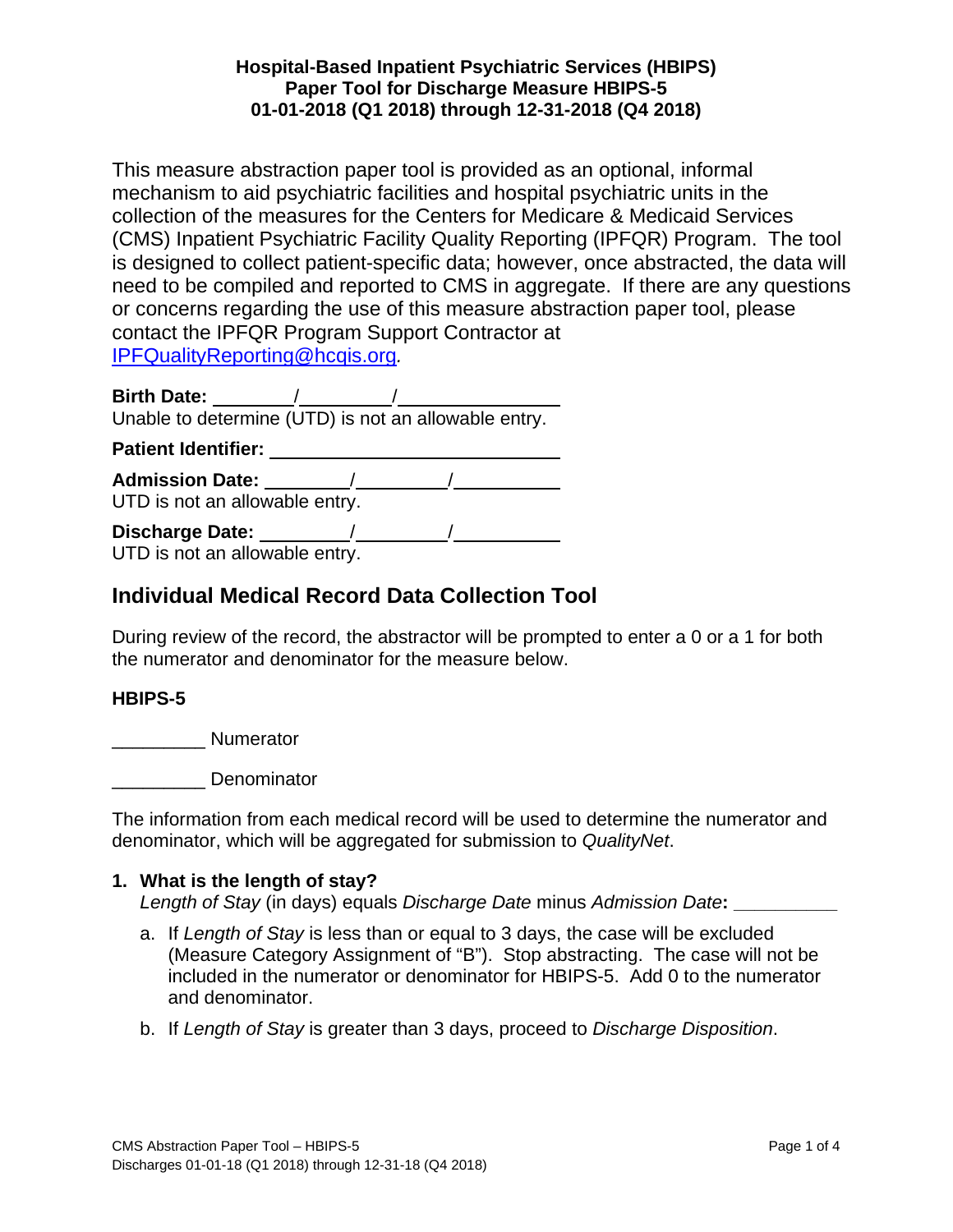- **2. What was the patient's discharge disposition?** *(Discharge Disposition)*
	- \_\_\_\_\_ 1 Home
	- \_\_\_\_\_ 2 Hospice home
	- **Example 2 Hospice healthcare facility**
	- **\_\_\_\_\_\_\_4** Acute care facility
	- 5 Other healthcare facility
	- \_\_\_\_\_ 6 Expired
	- \_\_\_\_\_ 7 Left against medical advice (AMA)
	- 8 Not documented or unable to determine (UTD)
	- a. If *Discharge Disposition* equals 6, the case will be excluded (Measure Category Assignment of "B"). Stop abstracting. The case will not be included in the numerator or denominator. Add 0 to the numerator and denominator.
	- b. If *Discharge Disposition* equals 1, 2, 3, 4, 5, 7, or 8, proceed to *Psychiatric Care Setting*.
- **3. Did the patient receive care in an inpatient psychiatric setting***? (Psychiatric Care Setting)*
	- \_\_\_\_\_ Yes The patient received care in an inpatient psychiatric setting.
	- No The patient did not receive care in an inpatient psychiatric setting.
	- a. If *Psychiatric Care Setting* equals Yes, proceed to *Patient Status at Discharge*.
	- b. If *Psychiatric Care Setting* equals No, the case will be excluded (Measure Category Assignment of "B"). Stop abstracting. The case will not be included in the numerator or denominator. Add 0 to the numerator and denominator.

#### **4. What was the patient's status at the time the patient left the hospital-based inpatient psychiatric care setting?** *(Patient Status at Discharge)*

\_\_\_\_\_ 1 The medical record contains documentation that the patient was discharged from the hospital-based inpatient psychiatric care setting AND hospital system at the same time.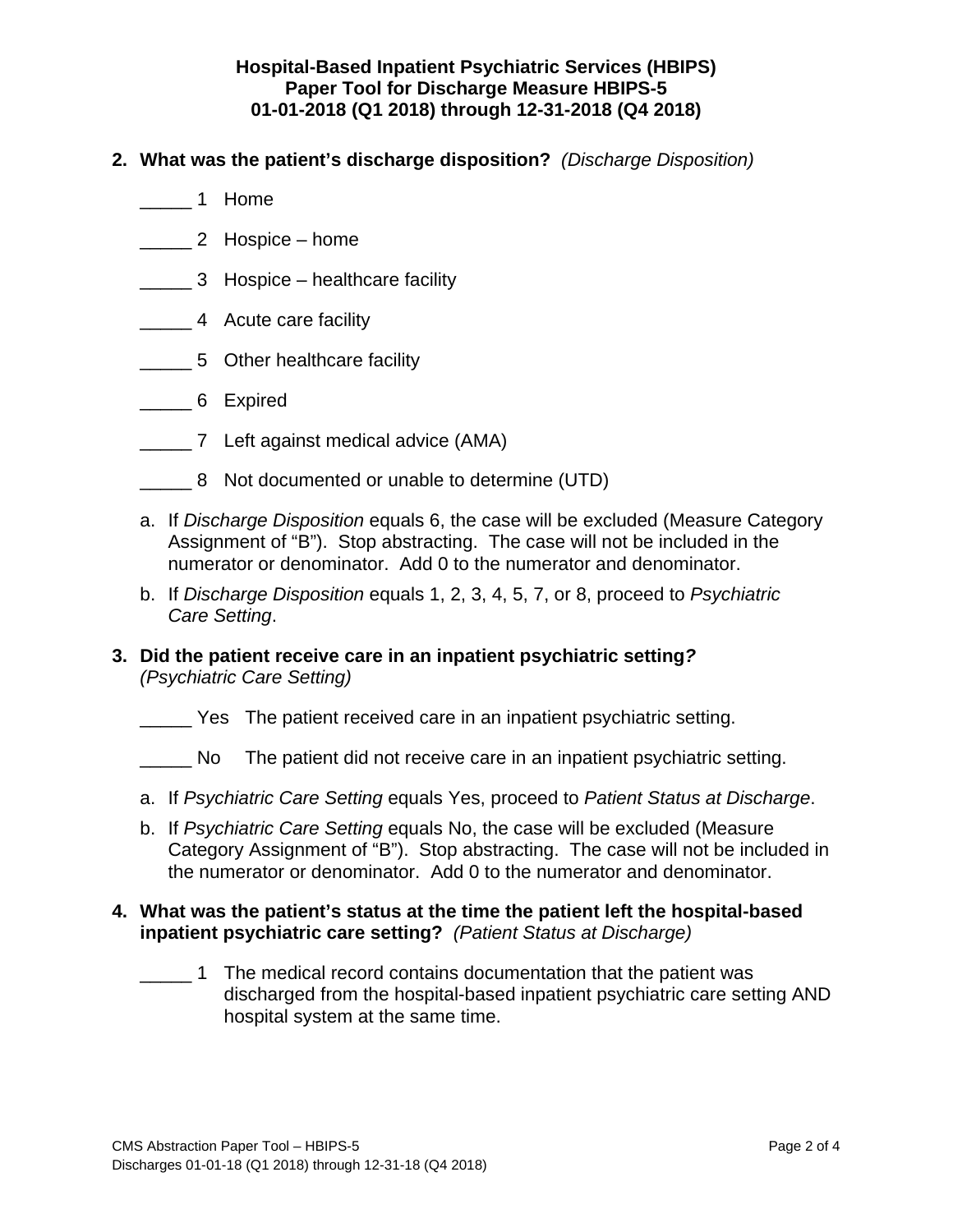- 2 The medical record contains documentation of one of the following:
	- The patient eloped and was discharged.
	- The patient failed to return from leave and was discharged.
	- The patient has not yet been discharged from the hospital.
	- The patient was discharged from the hospital to another level of care outside of the hospital system from a setting other than a psychiatric care setting.
- 3 Unable to determine from medical record documentation.
- a. If *Patient Status at Discharge* equals 2, the case will be excluded (Measure Category Assignment of "B"). Stop abstracting. The case will not be included in the numerator or denominator. Add 0 to the numerator and denominator.
- b. If *Patient Status at Discharge* equals 1 or 3, proceed to *Number of Antipsychotic Medications Prescribed at Discharge*.

#### **5. What is the documented number of antipsychotic medications prescribed for the patient at discharge?**

*(Number of Antipsychotic Medications Prescribed at Discharge)*

 $\frac{(-1)^{10}}{2}$ 

\_\_\_\_\_ UTD

- a. If *Number of Antipsychotic Medications Prescribed at Discharge* is less than or equal to 1, the case will be excluded (Measure Category Assignment of "B"). Stop abstracting. The case will not be included in the numerator or denominator. Add 0 to the numerator and denominator.
- b. If *Number of Antipsychotic Medications Prescribed at Discharge* equals UTD, the case will be included (Measure Category Assignment of "D"). Stop abstracting. Add 1 to the denominator. Add 0 to the numerator.
- c. If *Number of Antipsychotic Medications Prescribed at Discharge* is greater than or equal to 2, proceed to *Appropriate Justification for Multiple Antipsychotic Medications*.
- **6. Is there documentation in the medical record of appropriate justification for the patient being discharged on 2 or more antipsychotic medications?**  *(Appropriate Justification for Multiple Antipsychotic Medications)*
	- 1 The medical record contains documentation of a history of a minimum of 3 failed multiple trials of monotherapy.